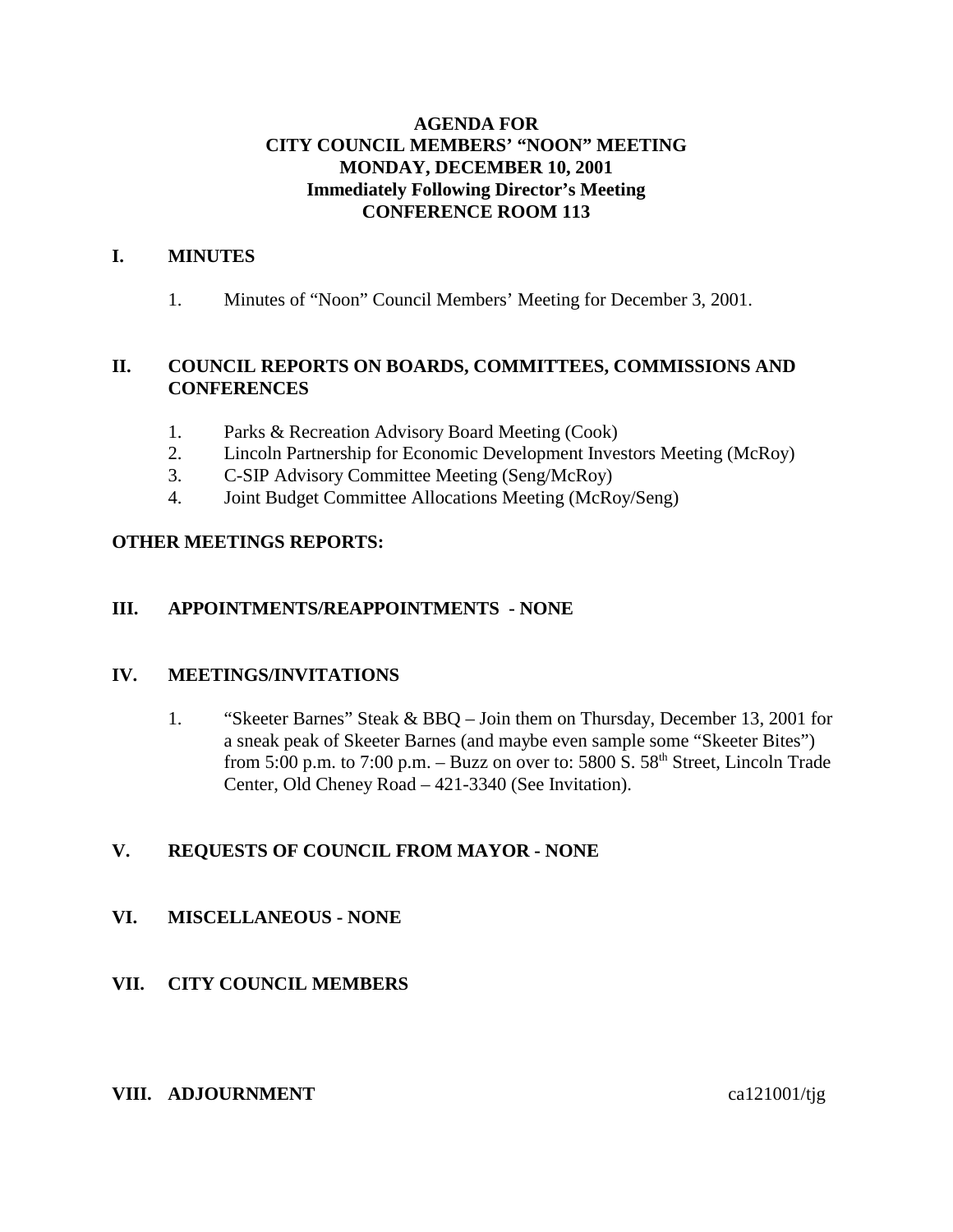# **MINUTES CITY COUNCIL MEMBERS' "NOON" MEETING MONDAY, DECEMBER 10, 2001** *CONFERENCE ROOM 113*

**Council** Members **Present:** Annette McRoy, Chair; Jonathan Cook, Vice-Chair; Jon Camp, Coleen Seng, Ken Svoboda, Terry Werner; ABSENT: Glenn Friendt.

**Others Present:** Mark Bowen, Amy Tejral, Mayor's Office; Dana Roper, City Attorney; Darrell Podany, Aide to Council Members Friendt, Camp and Svoboda; Joan Ray, Council Secretary.

## **I. MINUTES**

1. Minutes of "Noon" Council Members' Meeting for December 3, 2001.

Ms. Annette McRoy, Council Chair opened the meeting prior to the arrival of Mr. Cook, who normally conducts the "Noon" Meetings. Ms. McRoy requested a motion to approve the above-listed minutes. Ken Svoboda moved approval of the minutes as presented. The motion was seconded by Coleen Seng and carried by the following vote: AYES: Jon Camp, Jonathan Cook (late being seated), Annette McRoy, Coleen Seng, Ken Svoboda, Terry Werner; NAYS: None; ABSENT: Glenn Friendt.

[The audio tape of the meeting was a poor recording - the sound of the air venting system drowned out most of the Council Members' Comments. The detail of these minutes may, unfortunately,

reflect that poor recording quality.]

Mr. Cook took his seat and assumed the duties of the Chair.

# **II. COUNCIL REPORTS ON BOARDS, COMMITTEES, COMMISSIONS AND CONFERENCES -**

1. PARKS & RECREATION ADVISORY BOARD (Cook) Mr. Cook reported that it was a fairly short meeting. They worked on the Mission Statement and it turned out to be not quite what had been approved on the Futures Committee, so it was sent back to committee for further revision.

Mr. Cook announced that if anyone was interested in the Parks & Rec Playground Renovation Schedule, they were welcome to a copy. The plan is for the next several years going through 2009 or 2010.

Mr. Camp mentioned Peter Pan Park, wondering if that is something that should be monitored? This morning comments had been made by the Parks Director regarding the quality... Mr. Cook responded that he thought Council would let the Director handle that and report to Council on how things were coming. Unfortunately they had to scale things back and use lessor equipment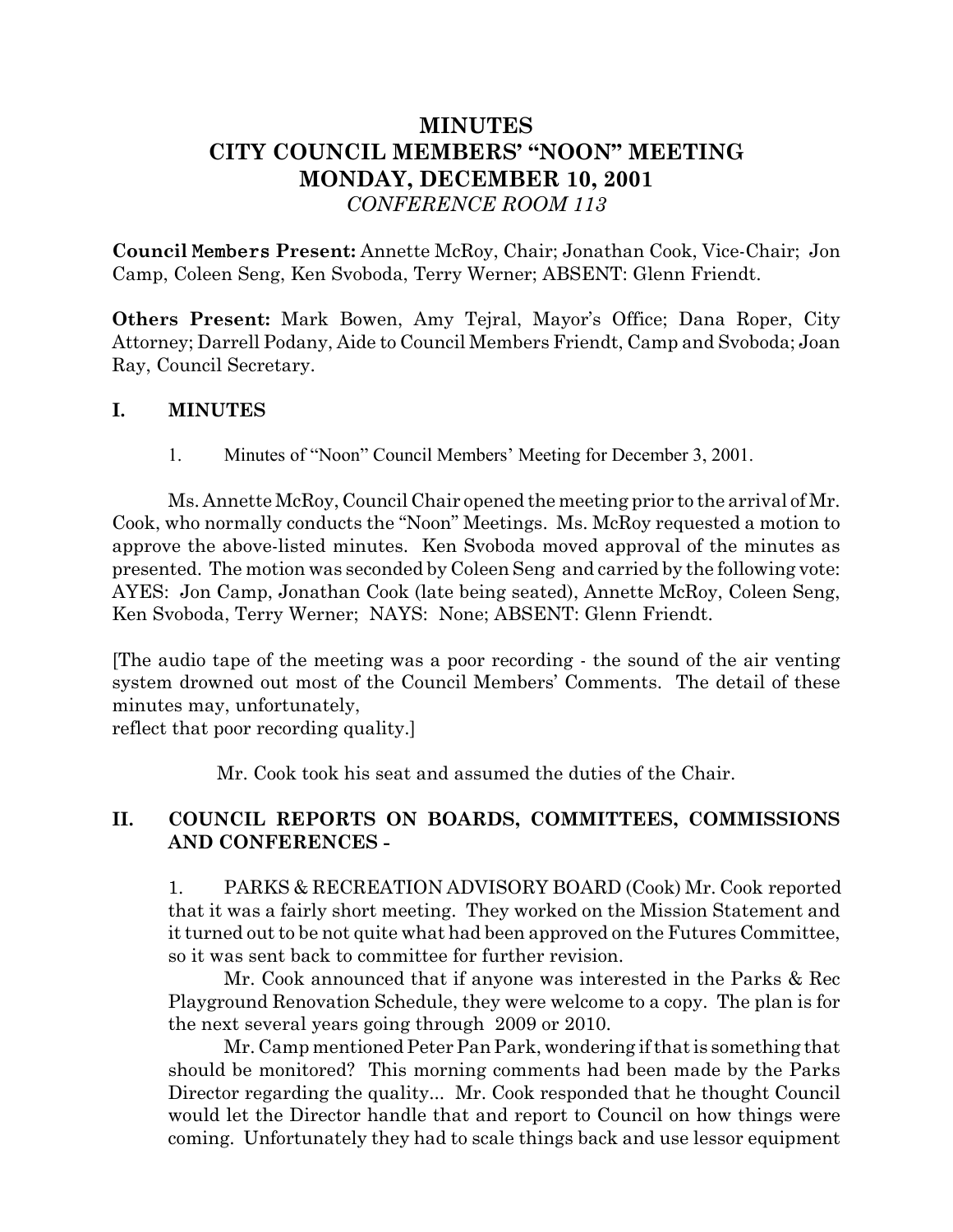than what they would have liked. The group had been unable to do the fund raising they had anticipated.

Mr. Cook reported that he and Ms. McRoy had been at the opening ceremony for the Skate Park. He noted that the City had promised a certain amount of funding as a match to the funding that would be raised by the Skate Park group and they were unable to make that happen. It's nice that they've been able to come up with some alternative proposal, cheaper, so kids do get something; but it's certainly not what was hoped for.

Mr. Cook shared with Council that the Park and Rec Foundation will be selling pickle cards as a fund raiser. He noted that there had been much debate about whether that was a good thing, or not, but, they decided in the end that it would ultimately be a good source of revenue.

2. LINCOLN PARTNERSHIP FOR ECONOMIC DEVELOPMENT (McRoy) Ms. McRoy reported that they had met Tuesday morning. There was an update on the efforts of the [inaudible] Developmental Task Force. Briefly, they want to connect Lincoln to the outside world. They re-defined the phrase "quality of life" in order to get Lincoln more into the regional and national spotlight.

She reported that several expansions are planned - one in the 8 to 10 million dollar range for the  $2<sup>nd</sup>$  Quarter of 2002 was announced. They're working with a food manufacturer - with a possibility of 100 jobs (no name was given on either project). Another flight was added into the Lincoln Airport. There was a presentation by a group promoting entrepreneur-ship in an undergraduate, and graduate program.

Ms. McRoy indicated that Kent Seacrest had discussed the project at Highway 2. He noted that the Wal-Mart would be a "high-end" store in that development...on the order of Home Depot.

There was a gentleman from Blue Cross/Blue Shield who spoke about health benefits and health care and how that relates to businesses. He cited several reasons for the rise in corporate health care costs, one factor cited being inflation.

Mr. Werner, in referencing a *Journal Star* article, asked how and when the process for giving money to Cabela's had been implemented and when had Council approved that? Mr. Bowen explained that that had been a County project and, even though the story had indicated City funding, that was incorrect. The money had come from CDBG money, which is City and County *federal* funding. There is no City budget item for those funds.

3. C-SIP ADVISORY COMMITTEE (Seng/McRoy) - No Report. (Council Members attend only the Steering Committee meetings.)

4. JOINT BUDGET COMMITTEE (McRoy/Seng) - Ms. Seng reported that the termination procedure that had been discussed at the Common meeting, had also been discussed and reviewed at JBC. She noted that the process had been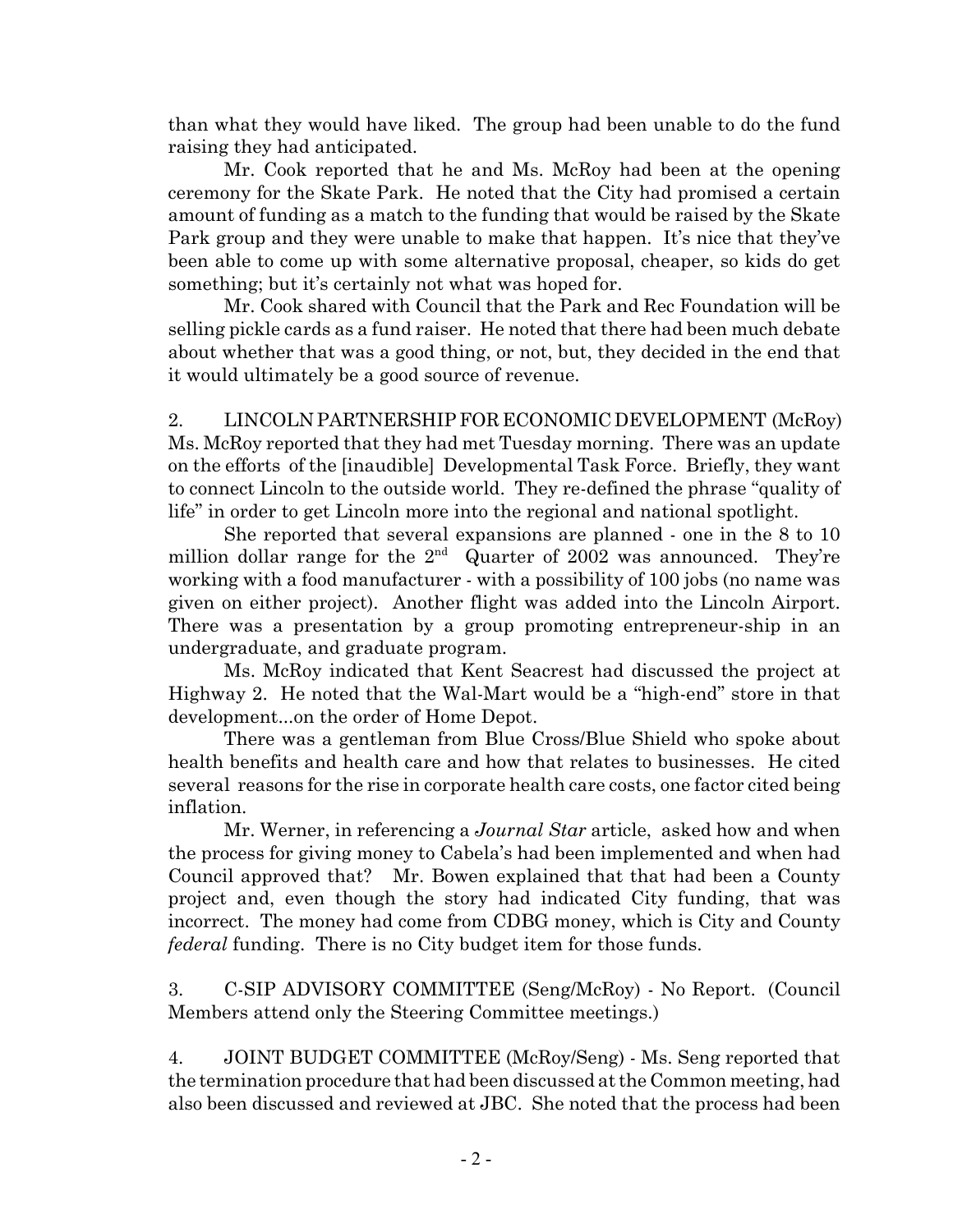changed a little, but it is all internal. Instead of calling it a policy, they have termed it a procedure. It will not be sent out with applications, but if someone gets in trouble, it will give Kit Boesch and JBC members direction.

Of course, she noted, this lead to discussion on the Malone situation. Ms. Seng noted that they only had some of the information at that point, although, they were pretty sure of the certainty of the eventual outcome [director's resignation].

Mr. Svoboda asked, regarding the termination process, if because it had been introduced at a public meeting, does it not become public record? If anyone is going to see that and see that it was instituted as a procedure rather than instating it as a policy? Ms. Seng explained that anyone who requested a copy of the procedure would certainly have it available to them. Ms. Seng noted that other Boards have handled difficult situations on their own without intervention; but this gives us a guideline to be used if necessary.

Ms. McRoy reported that there had been an update on the United Way concerns. She stated that they were having difficulties in fund raising. Usually Goodyear is good for about \$30,000. This year, they won't be receiving that money because someone there was upset about the YWCA's Early Teen Survival Program. There was a controversy regarding funds being filtered through the YWCA to Planned Parenthood. Because of that, Goodyear withdrew their participation in the fund raising campaign.

Ms. Seng reported that JBC had set the priorities for the upcoming year. They were the [inaudible] Shelter, Basic Emergency Needs, Family Violence, Youth Development and Behavioral Health. She noted that they had placed Transportation under the Basic Emergency Needs. Ms. McRoy commented that last year that had been a special project for the Madonna Van.

Ms. Seng noted that JBC still has a number of concerns about the community learning centers...thinking that the schools should be doing a lot more. She stated that JBC had asked for a presentation to be made in January on this issue.

Ms. McRoy reported that the City of Lincoln was awarded \$500,000 through HUD for SOR (Single Occupancy Residence) for people who are on the way up from homelessness. New Horizons, a non-profit agency, is working with other key developers who want to do SROs. They held a meeting in late summer downtown, which apparently did not go quite well. It would appear that they need to have Marc Wullschleger of Urban Development spear-head this for the City. The group apparently has the money available, but they have neither a business plan nor a development plan. There seems to be a lot of cart before the horse.

Mr. Bowen stated that they are working with this group in order to get the project off the ground. They will be working with this group and neighborhood associations to locate the facility. Discussion with Council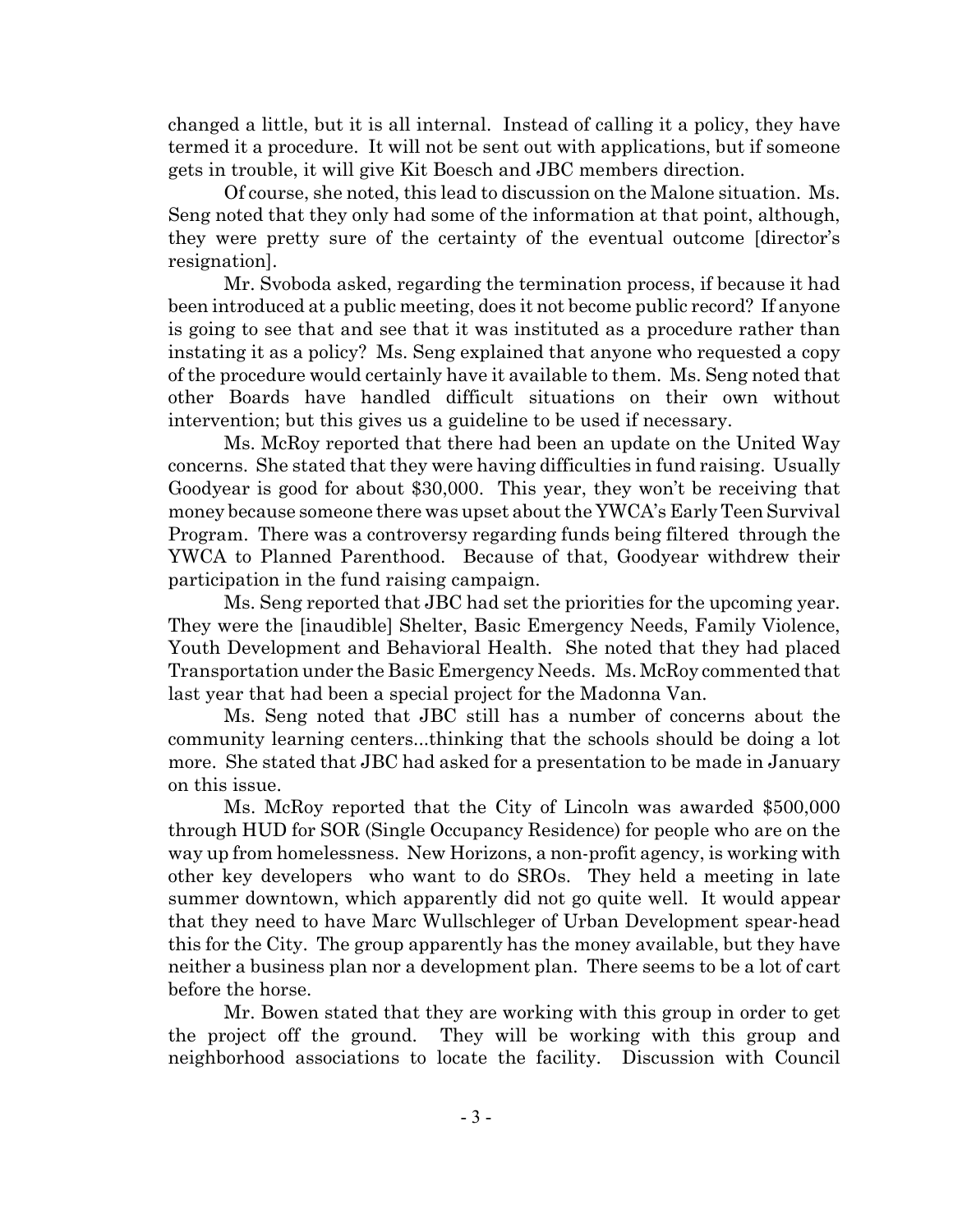revealed that the group had been at several neighborhood board meetings and had no answers to any of the questions being posed. They had wrong information and no information. Mr. Bowen indicated that the City would be working with them to develop the project.

OTHER MEETINGS REPORTS: Ms. Seng reported that she met with the Gateway Shopping Center management. They notified her that several Gateway complexes have been sold to an Australian company.

 Another meeting that Ms. Seng wanted to report on was the meeting with the Board of Realtors. They had reviewed their past Home Tour. Now they're looking at all the different avenues by which they can promote home ownership in older neighborhoods around the City.

Mr. Werner gave a brief report on the Antelope Park Zoo Triangle meeting. There were lots of trail and zoo people there, which makes for an interesting mix of people. Most of the fireworks were at the previous meetings. They seem to have worked out an agreement on whether the trail should run through the zoo. They will continue to work on the issue, and are now discussing an alternate route. They also discussed expanding the trail. This is apparently Option #5 in the process and there seemed to be a consensus on it.

Mr. Cook reported on the Charter Revision Committee meeting. He noted that he had brought in some proposals to the Committee and would be able talk about them with Council today in order to let everyone know where things currently stand on this issue. Mr. Cook stated that he had wanted to bring this up previously, but had not wanted to create some strange head-line. He noted with apology that he had not had a chance to speak with all of the Council Members prior to the meeting.

The Committee had discussed how it would be appropriate to provide a pay-raise for Council if they want to do that. The proposal initially presented to the Charter Revision Committee stated that the Council gets to set their own pay through Ordinance. The Charter Revision Committee didn't like that, even though many other elected bodies, such as the County Board, do that. So Mr. Cook indicated that he had proffered some alternative language that would allow the Council's salary to be set at 40% of the Mayor's salary. It would be a set figure. Then the Charter Revision Committee expressed a concern that maybe Council Members would bump up the Mayor's salary in order to increase their own salary. He observed that these people didn't trust the Council much. [Laughter]

Mr. Svoboda asked who the people were who make up the Charter Revision Committee? At Mr. Cooks' request, Mr. Roper answered that question. His response was that, obviously, there are too many attorneys. [Laughter] He added that the committee consists of citizens-at-large; a University law professor; a bankruptcy attorney; an attorney from a private practice; a gentleman from Ameritas. Mr. Roper apologized for not having the committee roster with him for a more detailed response.

 Mr. Werner asked if they weren't appointed by the Mayor? Mr. Bowen stated that that was correct. Mr. Svoboda asked if the make-up was mandated? Mr. Roper indicated that it was not.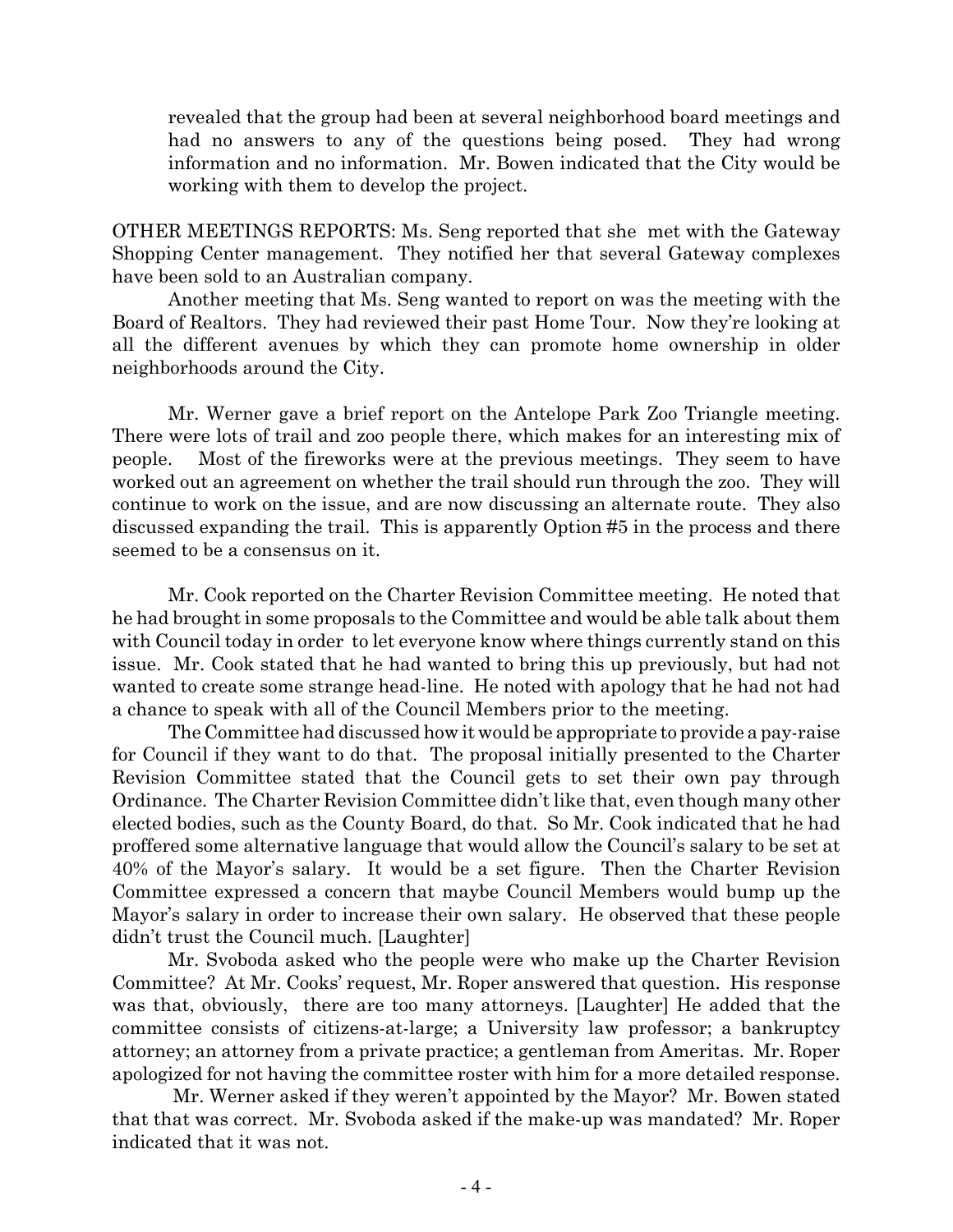Mr. Cook commented that one of the Committee members had indicated that he would not give any of the current Council Members a pay raise. Mr. Cook observed, with just a touch of pique, that the Committee member had not even said `present company excepted' for Mr. Cook's benefit, (adding that Mr. Snowden had made that comment). Mr. Roper responded that Mr. Snowden was the University Law Professor. Mr. Roper named several other members for Council's information. Mr. Svoboda asked then if the Committee would probably not agree to pass a Charter Revision that would give Council jurisdiction over the salaries of law professors, noting that probably would not fly. [Laughter]

Ms. McRoy asked if the Committee was not also trying to set how many times the Council had to meet? Mr. Cook answered that they were and he would get to that shortly. He continued, noting that the 40% figure would be a considerable increase in pay. The discussion followed the thought of whether or not it would be appropriate to pay Council Members a more reasonable amount...given the time they really do have to spend on the job now-a-days as opposed maybe to what it was like decades ago. They also questioned if it would be appropriate to try to set a salary that, in fact, would allow a person to make this a job, as opposed to having to have another job [to survive]. This would allow lower-income persons, in fact, to run for this office. It's very tough for such a person to that right now.

Mr. Werner commented that would be if they could raise the campaign funds. Mr. Cook noted that that would be another issue. He stated that the discussion had continued on the salary question. He noted that he did not know the Committee's final decision regarding Council pay. He asked if Mr. Roper had that information.?

Mr. Roper stated that he thought they had adopted Mr. Cook's language. Mr. Cook asked "as it was...40% of the Mayor's salary?" Mr. Roper responded, no...the alternative language in terms of allowing the Council to set the salary. Mr. Cook observed that that had been Mr. Roper's suggestion. Mr. Roper responded "Oh, well - I knew it was good." [Laughter]

Mr. Cook was somewhat surprised. Mr. Svoboda asked if this went through a vote of the people? Mr. Cook said no - but there would be a vote of the people on the Charter Amendment to *allow* Council that power. Then, Council can vote to change their own salaries...and then the public can beat up on us for that.

Mr. Cook stated that he really liked the idea of having it set as a percentage of the Mayor's salary, because then, we wouldn't have to directly vote on that. But, then the Committee worried that we were evading responsibility. Are there any other thoughts on this?

Mr. Camp asked if the Charter Revision itself would have to go before the people? The answer was yes...if that's what we want. Mr. Bowen stated that the process would be that the Committee would have a public hearing themselves, then it would come before the City Council before actually being put to a vote of the people.

Mr. Cook added that at a previous meeting they had batted around various ideas such as raising the salary to \$15,000 in the Charter and Mr. Cook had responded that he didn't even think that would worth the trouble of putting it on the ballot. He stated that he was glad they had chosen a different route. He had explained to the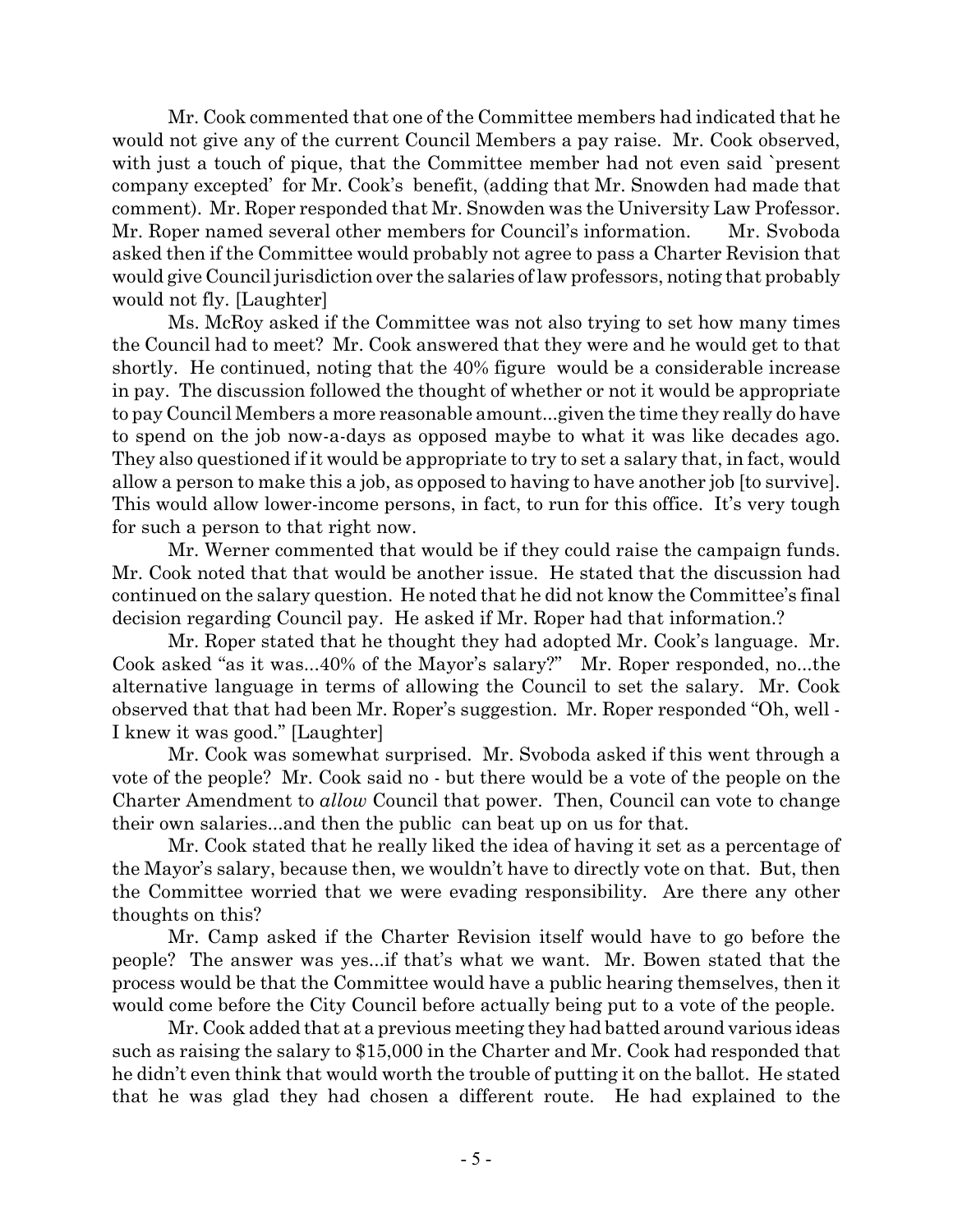Committee that he thought there was bi-partisan support for doing something with salaries; but to exactly what degree...I guess we'll find out. If they let us set our own, then we'll never get a raise.

Mr. Cook reported that the other issue that was discussed was that of meeting times. He stated that the Revision Committee felt the Council was on some sort of shaky ground regarding taking off on Holidays. Mr. Cook stated that Mr. Roper had just given them the language at the previous meeting which stated that Council would have to meet twice per month. The Committee didn't like that idea....they thought that somehow Council would be goofing off. (Mr. Cook stated that he didn't know how we could be suited for this job at all in their eyes). They proposed a meeting schedule of three times a month. Mr. Cook explained to them that he felt the point here was just to take off Holidays. He told them to just leave everything as it is. There is one sentence which says that the Council may choose to take off weeks that contain a State or Federal Holiday. He thought the Committee was okay with that.

Mr. Roper stated that Mr. Cook's last phrase had been stricken from the language. Mr. Cook responded that he had put in a little weasel phrase that would have let them take off any week they wanted to. He commented that striking that language was understandable...the part he was concerned about was the Holidays. He felt that the people would think this is reasonable...to allow us to take off Holidays.

Mr. Werner asked if this doesn't pass what would happen? Mr. Cook answered that then we would be left with a Charter that doesn't officially allow us to take off the Christmas and New Years holidays. The City Clerk used to go to the Council Chamber, announce the meeting, and note that it would be cancelled due to "lack of quorum". That is pretty much the procedure followed now. In that instance, only the City Clerk is required to show up for the meeting.

Mr. Bowen noted that it would require State action to allow the Council to meet less than weekly because there is a State law which stipulates that Primary Class cities have to meet weekly. Lincoln is the only Primary Class City in the State. Omaha is a Metro Class by designation.

Ms. McRoy noted that the  $24<sup>th</sup>$  had been designated as a Federal Holiday and therefore the State would be taking that day off as well. Mr. Bowen stated that this will bring up the question as to what City and County will do. He noted that the City and County would be talking about that. The budget officers would be looking at the figures to see how much it would cost to follow suit. He noted that the County would make the determination probably Thursday and the Mayor would make a determination then as well. Other Holiday closings were discussed briefly.

Mr. Cook asked Mr. Roper when the Charter Revision Committee recommendations would be coming to the Council for consideration? Mr. Roper stated that they would have to have a public hearing on the proposals and that would be in January. Then it will come to the Council.

Mr. Cook asked then if these items couldn't, potentially, be on a May ballot? He felt it would be an appropriate place to make the determination.

Mr. Werner asked what the deadline was to have the issues placed on the May ballot. Mr. Roper answered that it was just necessary to get them 45 days ahead of the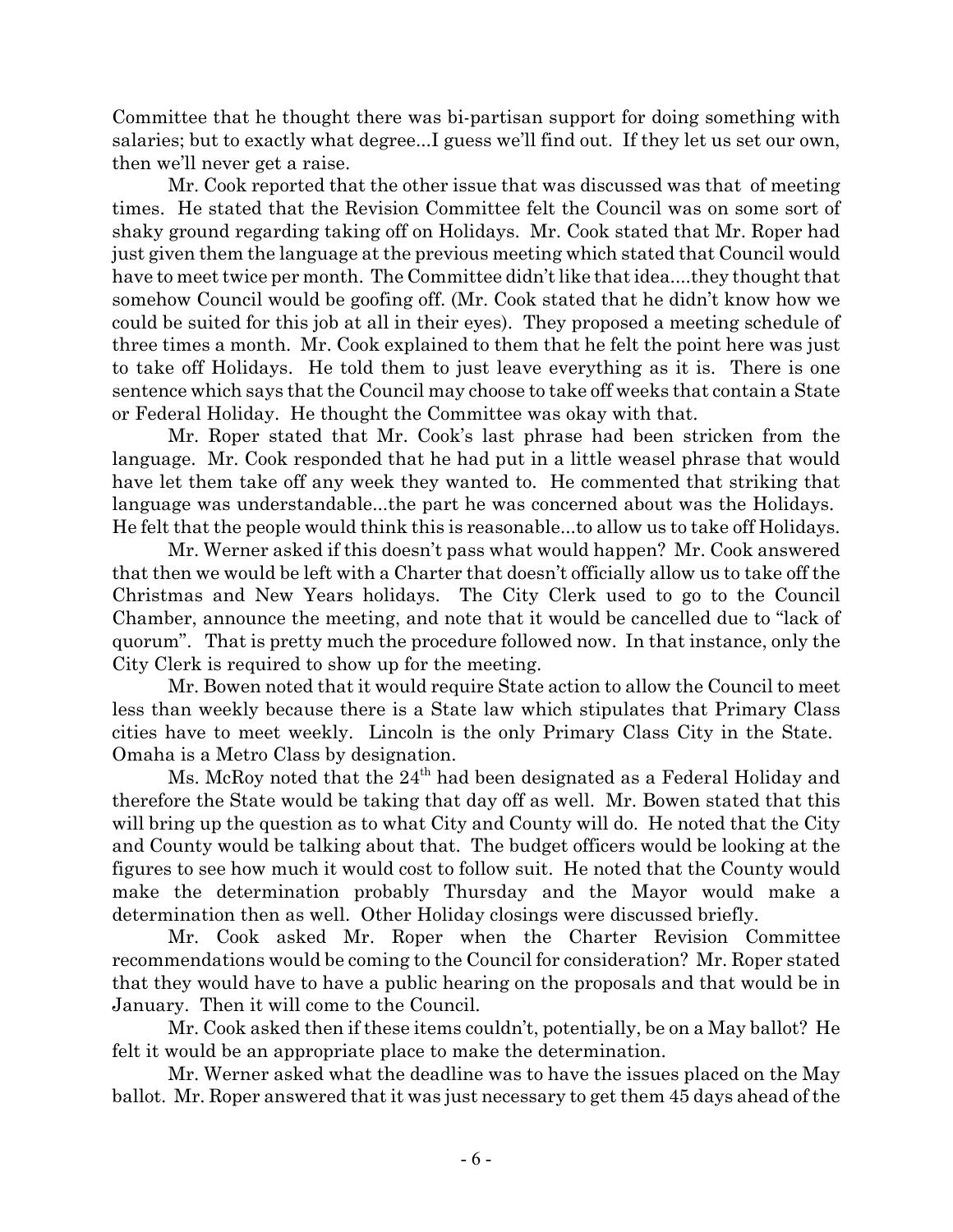election date....noting that 45 days was a general rule of thumb. He stated that it depends upon what was trying to be done.

Mr. Roper advised the Council that the Charter Revision Committee is meeting at 7:00 p.m. on January 16<sup>th</sup>. So, should they pass it then, it will be sent to Council and you can decide what you want to do. Mr Werner asked if that would be the date of the Charter Revision Public Hearing? Mr. Bowen answered that it would be.

Mr. Bowen stated that there was another item that Administration had asked the Revision Committee to consider. This was the line item veto on appropriations; and they rejected that. Mr. Roper stated that they passed it, but didn't pass it with eleven votes. Mr. Bowen stated that they needed eight votes to pass it and they only had seven votes.

Mr. Svoboda asked if the Mayor would be appointing new Charter Revision Committee members soon? [Laughter]

# **III. APPOINTMENTS/REAPPOINTMENTS** - None

## **IV. MEETINGS/INVITATIONS** - Noted Without Significant Comment

**V. REQUESTS OF COUNCIL FROM MAYOR** - Mr. Bowen stated that they have items to be listed on the Retreat Agenda: Update on the Comp Plan; Status of Bonds, a presentation from the Finance Department; Legislative Update for the coming 60 day session; Public Works reports on projects, with the Beltway included; report on EMS ambulance services and finances; a Five-Year Forecast from Finance Department's Budget Director; Chief Casady was considering presenting a police report on drug investigations and the status of that activity.

Mr. Werner was concerned that with all of these issues on the agenda, there would not be much discussion of the budget. Mr. Bowen answered not on the actual budget itself, but on the forecasts. The Council suggested that Chief Casady make his report at another time. It was agreed that the agenda should have only issues that are budget related at the Budget Retreat. Mr. Werner noted that he would like as much budget information as possible. He wanted to really start getting into it so Council could have a good sense of where we're going. Mr. Camp requested of Mr Bowen that Council receive those five-year projection figures prior to the Retreat. Mr. Bowen stated that he could talk to Steve and see what he has ready. Mr. Camp replied that even just a draft would be helpful. Mr. Werner and Ms. Seng added that it would be helpful to have that information. Ms. McRoy stated that she had asked Don Herz for the information and he had said yes.

Mr. Cook asked what the latest deadline was for adding other budget related items to the agenda? Mr. Bowen stated that they should have them by the Monday preceding the Retreat, which would be the  $17<sup>th</sup>$  of December.

Mr. Bowen again mentioned to Council the new Scheduler in the Mayor's Office - Ms. Debbie Engstrom.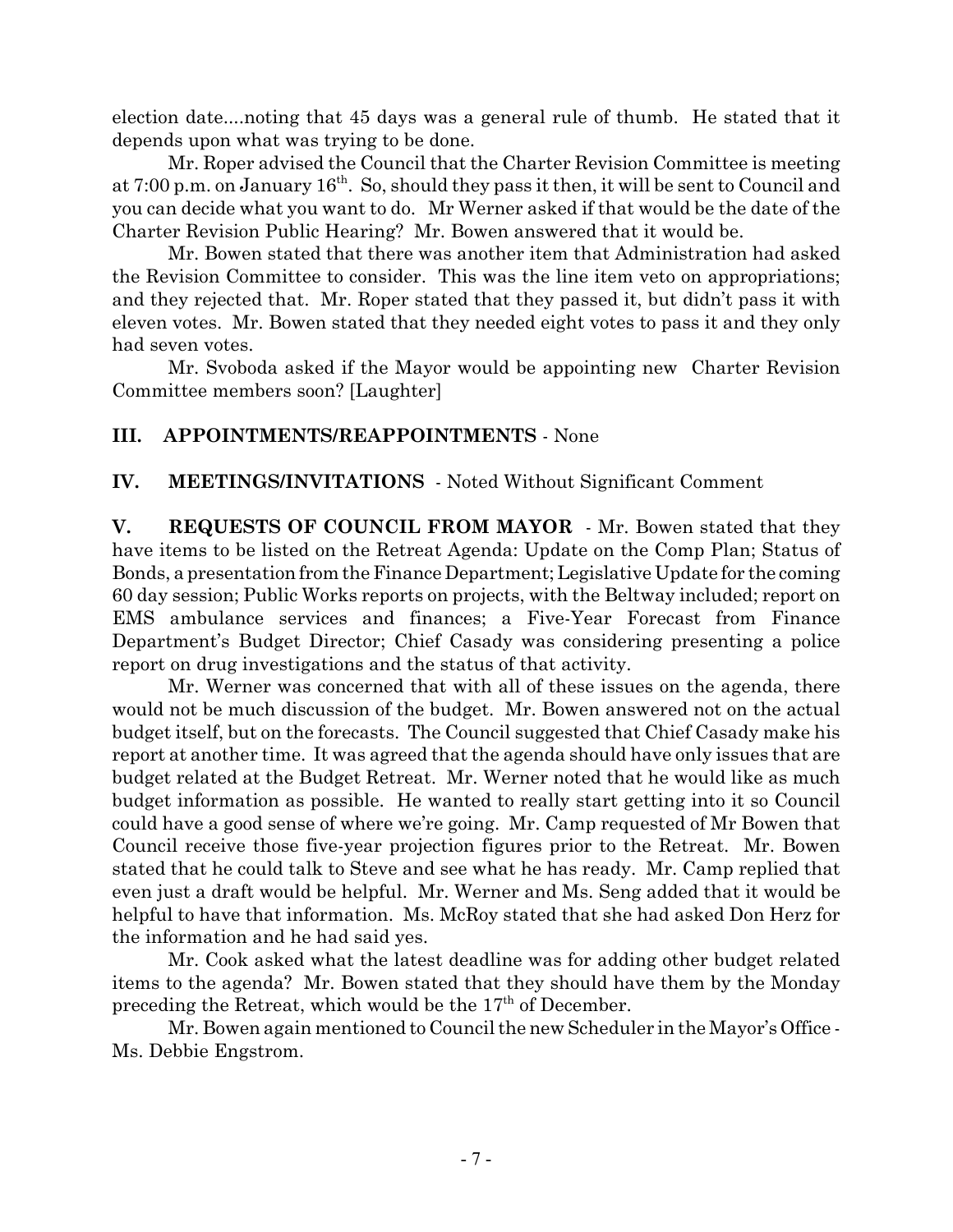### **VI. MISCELLANEOUS** - ADDENDUM

1. Discussion of Invitation for date of Tour - You are cordially invited to a personal tour of Madonna Rehabilitation Hospital's Institute for Rehabilitation Science and Engineering. Please select a time convenient to all of you and advise me of a date convenient for you to attend. *Council determined to have this item placed on a "Noon" Agenda in midto late-January for further consideration. They requested that Madonna Rehabilitation Hospital choose several dates for their consideration at that time. Council indicated that they would prefer a non-Monday, afternoon tour. Ms. Ray contacted the Madonna facility staff with this information on 12-12-01*.

## **VII. COUNCIL MEMBERS**

**JON CAMP** - No Further Comments

**JONATHAN COOK** - No Further Comments

**GLENN FRIENDT** - Absent

**ANNETTE McROY** - Ms. McRoy mentioned the letter from the lady who had received a letter from StarTran asking to her to decorate her house because she was on the Holiday Lights Bus Tour route. Ms. McRoy noted that such a request disturbed her. Council discussed the issue briefly. Mr. Cook stated that he had received a notice such as that from StarTran stating that his home would be on the bus tour route and if he planned to put up lights, to be sure to have them up by a certain date. He thought it was a bit pushy, but he was not offended. Ms. McRoy stated that she thought it seemed pushy. The citizen had indicated that the note made her feel obligated, even though she had planned to do the decorating prior to receiving the note. Ms. McRoy stated that she would contact StarTran and let them know that they needed to be more sensitive to citizens' reactions to such mailings in the future.

**COLEEN SENG** - No Further Comments

**KEN SVOBODA** - Mr. Svoboda requested that whoever was in charge of the microphones here today, please put them on a stand or something and not on the table. He felt there was a great deal of feedback from rustling papers and background noises. It was agreed that it was good to have the microphones since the Directors could actually hear what the Council members were saying. *Upon checking with Mr. Luxford regarding this request, he noted that it is impossible to put anymore electrical equipment in the area of the head tables, citing the already overloaded electrical configuration there*.